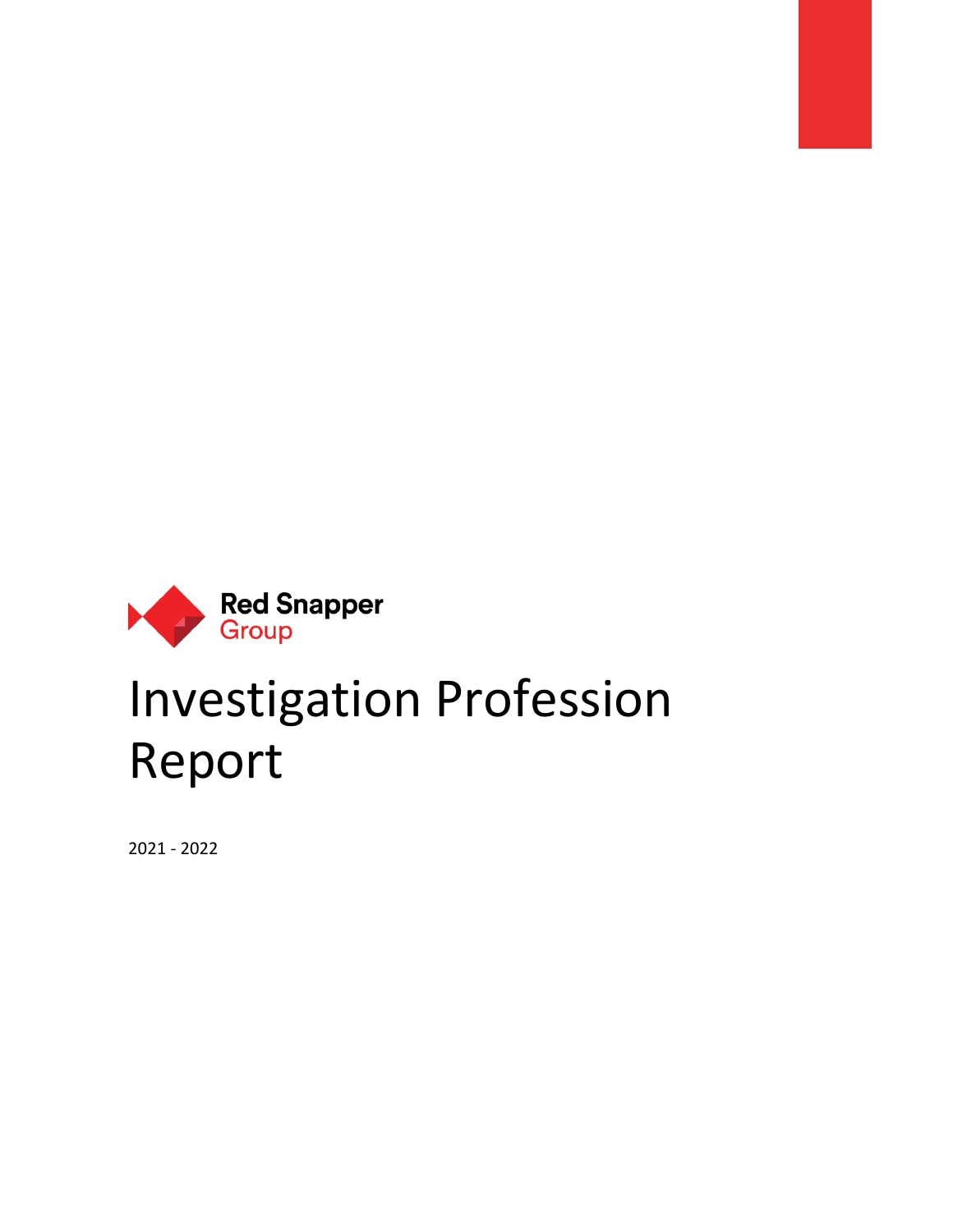

## **Investigation Profession Report**

RSG is the market-leading provider of staffing services supporting the criminal, civil and commercial investigation professions.

Established nearly 20 years ago we offer unrivalled access to investigation talent and market data. The investigation profession report sets out the current opportunities and challenges for law enforcement organisations when acquiring and retaining experienced investigation professional talent. The aim of the report is to provide law enforcement organisations with an insight into the broader investigation professions talent market which sits outside policing, the differentials which exist between the sub sectors, and the opportunities open to law enforcement employers to target this highly relevant talent market.

For the purposes of this report the word 'investigator' and term 'investigation professional' will refer to the roles/jobs whose principal tasks are to manage a case load of allegations for which the worker is required to collect evidence, interview witnesses and alleged offenders, to compile case files and make recommendations for next stage actions.

#### **Market Size and Composition**

Using the definition for the role of investigator set out, we estimate the total size of currently employed investigation officer talent market to be approximately 420,000.

The dominant sub sector within the investigation profession remains law enforcement, which is comprised of the police sector and an array of central government organisations, which are assigned criminal investigation powers.

All law enforcement, sworn officers, have investigative and enforcement powers. Within policing, there exists the further specialism of detective and police staff investigator.

The regulatory enforcement sector which is comprised of functions within local government (trading standards, environmental health) and free standing agencies described as 'regulators' employs a significant number of investigation officers who undertake roles which have a considerable amount of homogeneity when compared to each other and the criminal investigative roles within the law enforcement.

The commercial sector employs a large number of workers in roles which have an investigative remit. There is much less homogeneity within this sector when comparing roles within it and when compared to the role of criminal investigation officers. Internal investigation officers within enterprises whom investigate employee misconduct and theft. Intellectual property and trade mark contravention investigation officers and loss prevention officers in the retail sector can vary a great in terms of required competencies and expertise.

The legal sector employs approximately 60,000 paralegals in the UK. These roles are highly varied in scope within the sector and fall outside of the strict definition of the role of investigator. However a limited but significant pattern of transition from paralegal roles to police staff investigation roles has been identified in the last three years. A pattern of high representation within applications for the post and higher success rates in terms of appointment.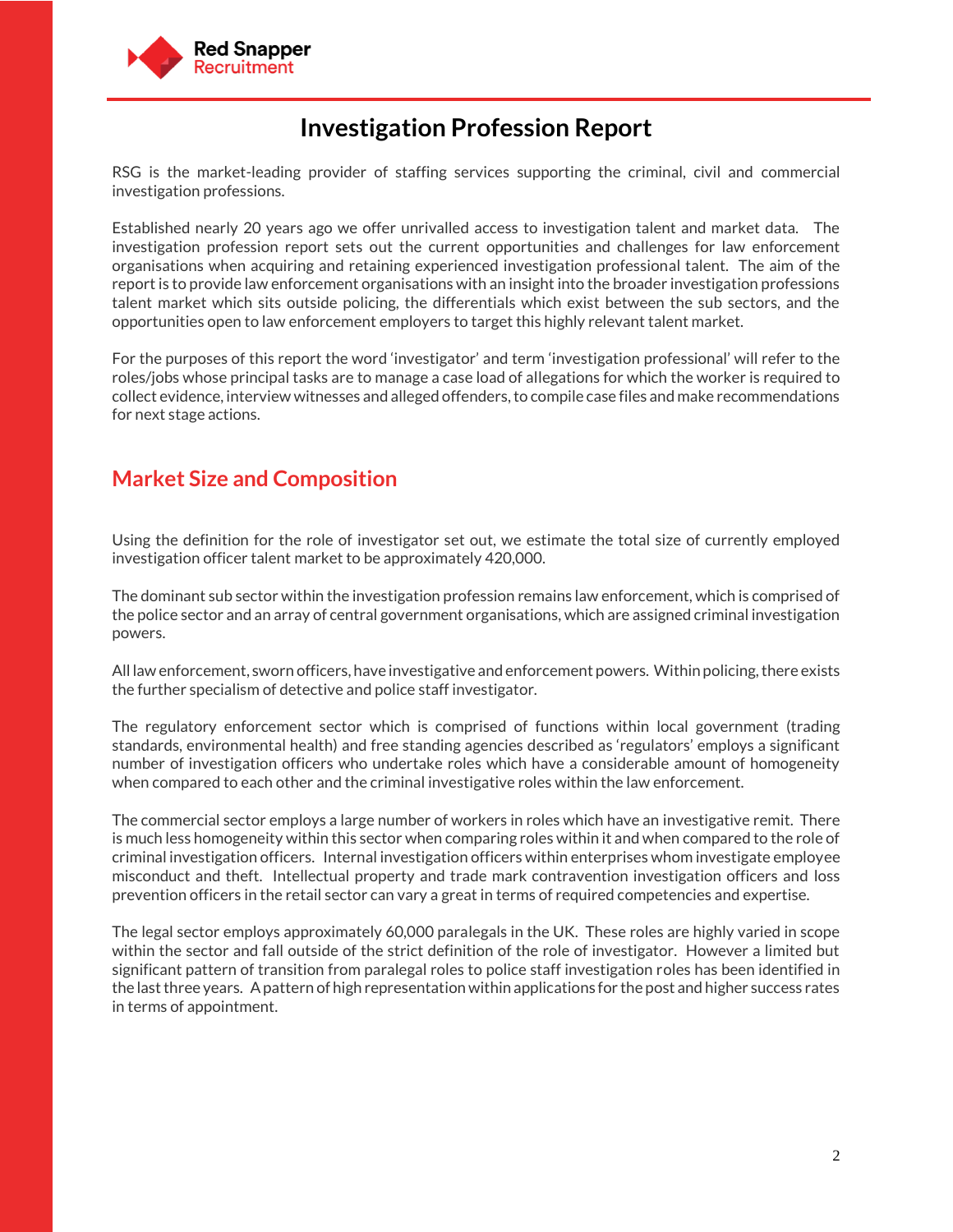

|                                | <b>SECTOR</b>                                     | <b>NUMBER OF WORKERS</b> |
|--------------------------------|---------------------------------------------------|--------------------------|
|                                | <b>Sworn Officers</b>                             | 175,000                  |
| Police & Central<br>Government | <b>Detectives</b>                                 | 19,000                   |
|                                | Police Staff Investigators                        | 6,500                    |
|                                | Local Government & Community<br>Safety            | 34,000                   |
|                                | Regulatory Sector                                 | 35,000                   |
|                                | Military                                          | 2,500                    |
|                                | <b>Private Sector</b>                             | 150,000                  |
|                                | Approximate total of UK Investigator<br>workforce | 422,000                  |
|                                | Legal (Paralegals)                                | 60,000                   |

# **Salary Survey**

Set out below in table format is a survey on pay:

|                        | <b>Regulatory</b> |                   |                   |                 |                   |                   |
|------------------------|-------------------|-------------------|-------------------|-----------------|-------------------|-------------------|
|                        | London            | <b>South East</b> | <b>South West</b> | <b>Midlands</b> | <b>North East</b> | <b>North West</b> |
| <b>Entry Level</b>     | £27,069           | £24,500           | £21,500           | £22,500         | £22,500           | £22,500           |
| Practitioner           | £39,390           | £35,000           | £27,000           | £27,000         | £27,000           | £27,000           |
| Senior<br>Practitioner | £52,289           | £48,000           | £42,000           | £43,000         | £39,000           | £39,000           |
|                        |                   |                   |                   |                 |                   |                   |
|                        |                   |                   |                   |                 |                   |                   |
|                        |                   |                   |                   | <b>Police</b>   |                   |                   |
|                        | London            | <b>South East</b> | <b>South West</b> | <b>Midlands</b> | <b>North East</b> | <b>North West</b> |
| <b>Entry Level</b>     | £22,000           | £22,000           | £22,000           | £22,000         | £22,000           | £22,000           |
| Practitioner           | £33,215           | £33,215           | £33,215           | £33,215         | £33,215           | £33,215           |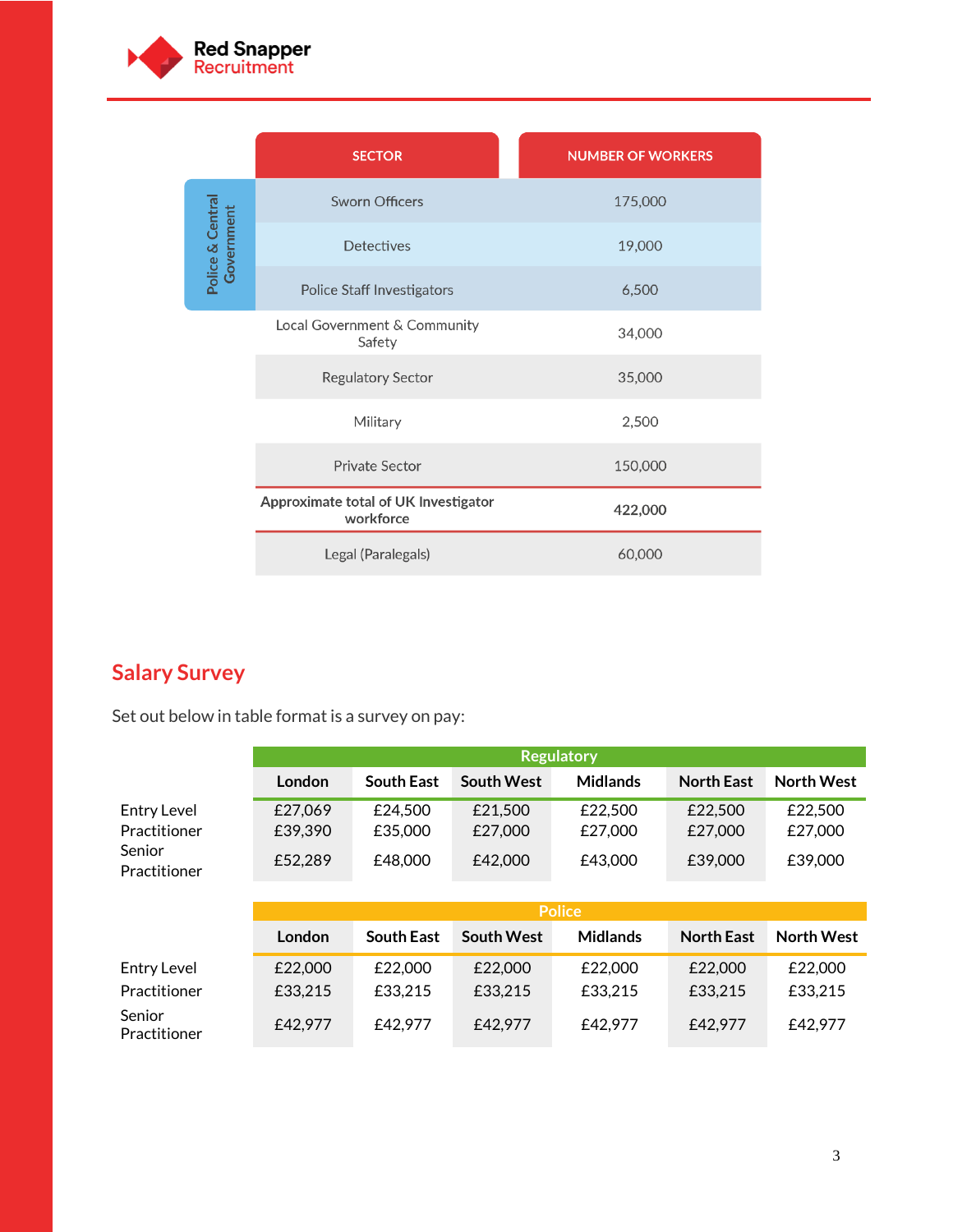

|                             | <b>Local Government</b> |                    |                    |                    |                    |                    |
|-----------------------------|-------------------------|--------------------|--------------------|--------------------|--------------------|--------------------|
|                             | London                  | <b>South East</b>  | <b>South West</b>  | <b>Midlands</b>    | <b>North East</b>  | <b>North West</b>  |
| Entry Level<br>Practitioner | £22,500<br>£30,000      | £22,500<br>£30,000 | £21,500<br>£27,000 | £21,500<br>£28,000 | £21,500<br>£26,000 | £21,500<br>£26,000 |
| Senior<br>Practitioner      | £42,500                 | £42,500            | £38,500            | £41,500            | £35,500            | £35,500            |

|                        | <b>Legal (Paralegals)</b> |                   |                   |                 |                   |                   |
|------------------------|---------------------------|-------------------|-------------------|-----------------|-------------------|-------------------|
|                        | London                    | <b>South East</b> | <b>South West</b> | <b>Midlands</b> | <b>North East</b> | <b>North West</b> |
| Entry Level            | £23,000                   | £18,000           | £18,000           | £18,000         | £17.500           | £17,500           |
| Practitioner           | £25,000                   | £20,000           | £20,000           | £20,000         | £20,000           | £20,000           |
| Senior<br>Practitioner | £30,000                   | £24,000           | £24,000           | £24,000         | £23,000           | £23,000           |

|                             | <b>Military</b>    |                    |                    |                    |                    |                    |
|-----------------------------|--------------------|--------------------|--------------------|--------------------|--------------------|--------------------|
|                             | <b>London</b>      | <b>South East</b>  | <b>South West</b>  | <b>Midlands</b>    | <b>North East</b>  | <b>North West</b>  |
| Entry Level<br>Practitioner | £15,985<br>£27,326 | £15,985<br>£27,326 | £15,985<br>£27,326 | £15,985<br>£27.326 | £15,985<br>£27,326 | £15.985<br>£27,326 |
| Senior<br>Practitioner      | £46,958            | £46,958            | £46,958            | £46,958            | £46,958            | £46,958            |

|                                    | <b>Private Sector</b> |                    |                    |                    |                    |                    |
|------------------------------------|-----------------------|--------------------|--------------------|--------------------|--------------------|--------------------|
|                                    | London                | <b>South East</b>  | <b>South West</b>  | <b>Midlands</b>    | <b>North East</b>  | <b>North West</b>  |
| <b>Entry Level</b><br>Practitioner | £27,000<br>£38,000    | £25,000<br>£35,000 | £19,000<br>£27,000 | £22,000<br>£28,000 | £18,500<br>£26,500 | £19,000<br>£27,000 |
| Senior<br>Practitioner             | £55,000               | £47.000            | £35,000            | £37,000            | £35,000            | £36,500            |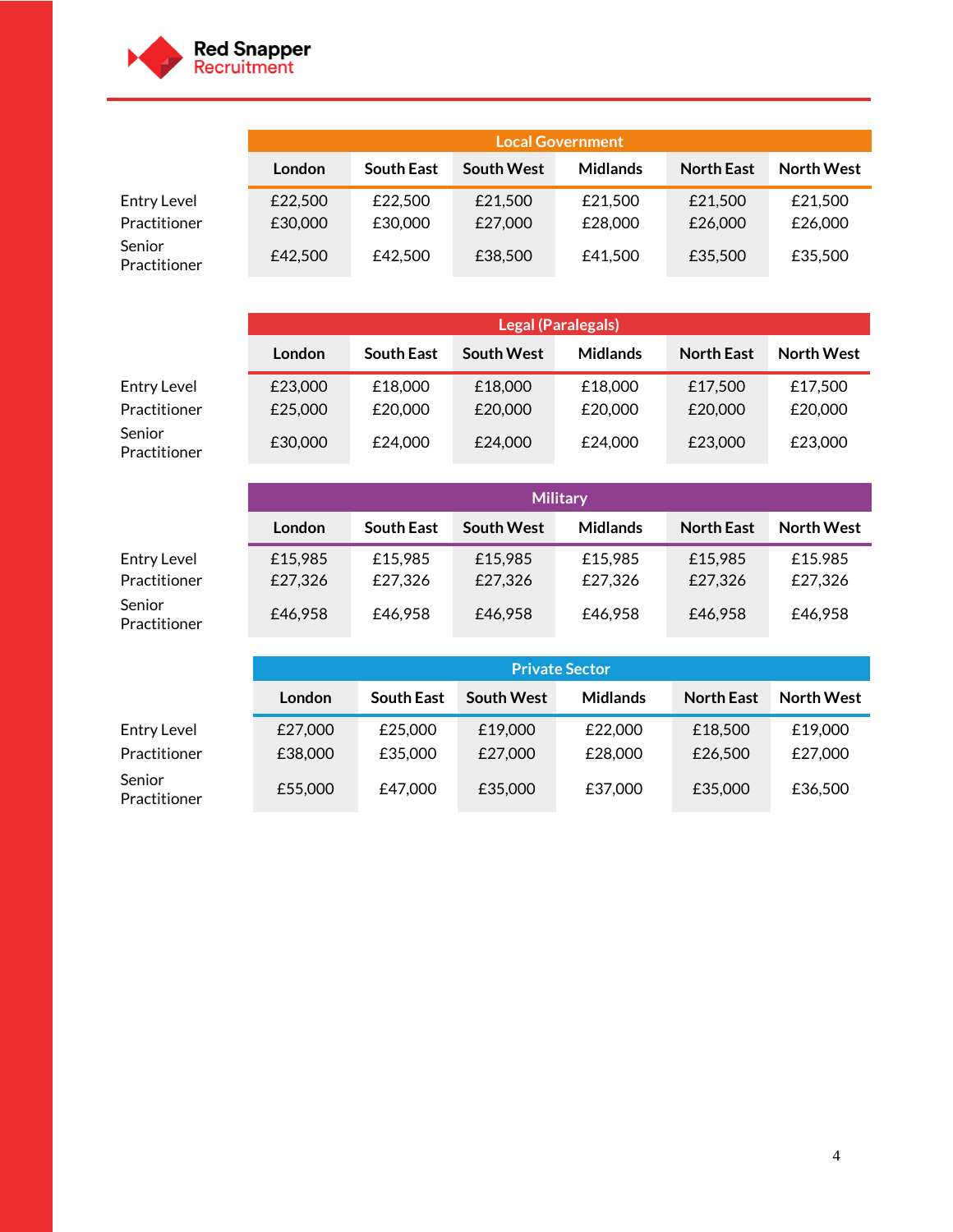

## **Skills Survey**

Set out below is a table which sets out the occupational standards of the post of investigator in the different sub sectors of the aggregate profession of investigation officer. The purpose of the table is demonstrate where the different sub groups converge and diverge.

|                                               | Regulatory                | Police       | Local<br>Government       | Legal                     | Military                  | <b>Private Sector</b>     |
|-----------------------------------------------|---------------------------|--------------|---------------------------|---------------------------|---------------------------|---------------------------|
| Pro-active Investigation<br>Experience        | $\checkmark$              | $\checkmark$ | $\checkmark$              | $\boldsymbol{\mathsf{x}}$ | ✔                         | $\boldsymbol{\mathsf{x}}$ |
| <b>Desk Based Investigation</b><br>Experience | $\checkmark$              | $\checkmark$ | $\checkmark$              | ✔                         | ✔                         | ✔                         |
| <b>Case Building</b>                          | ✔                         | ✓            | $\checkmark$              | $\checkmark$              | ✔                         | ✓                         |
| Face to Face Interview<br>Experience          | ✓                         | ✓            | ✓                         | ×                         | ✓                         | ×                         |
| <b>Virtual Interview</b><br>Experience        | ✔                         | ✔            | ✔                         | $\boldsymbol{\mathsf{x}}$ | $\checkmark$              | ✓                         |
| <b>Digital Forensic</b><br>Experience         | ✓                         | ✓            | $\boldsymbol{\mathsf{x}}$ | $\boldsymbol{\mathsf{x}}$ | $\boldsymbol{\mathsf{x}}$ | ✓                         |
| <b>Intelligence Gathering</b>                 | ✔                         | $\checkmark$ | $\checkmark$              | $\checkmark$              | ✔                         | ✔                         |
| <b>Intelligence Collection</b>                | $\boldsymbol{\mathsf{x}}$ | $\checkmark$ | $\boldsymbol{\mathsf{x}}$ | $\boldsymbol{\mathsf{x}}$ | $\checkmark$              | $\overline{\mathsf{x}}$   |
| Intelligence building                         | ✓                         | $\checkmark$ | $\checkmark$              | $\checkmark$              | ✓                         | ✓                         |
| Disclosure / Eisclosure<br>Experience         | $\checkmark$              | $\checkmark$ | $\boldsymbol{\mathsf{x}}$ | $\checkmark$              | ×                         | ✓                         |
| <b>Financial Intelligence</b><br>Experience   | $\checkmark$              | $\checkmark$ | $\boldsymbol{\mathsf{x}}$ | $\checkmark$              | $\boldsymbol{\mathsf{x}}$ | $\checkmark$              |
| Financial Investigation<br>Experience         | ✓                         | $\checkmark$ | ✓                         | ×                         | $\boldsymbol{\mathsf{x}}$ | ✓                         |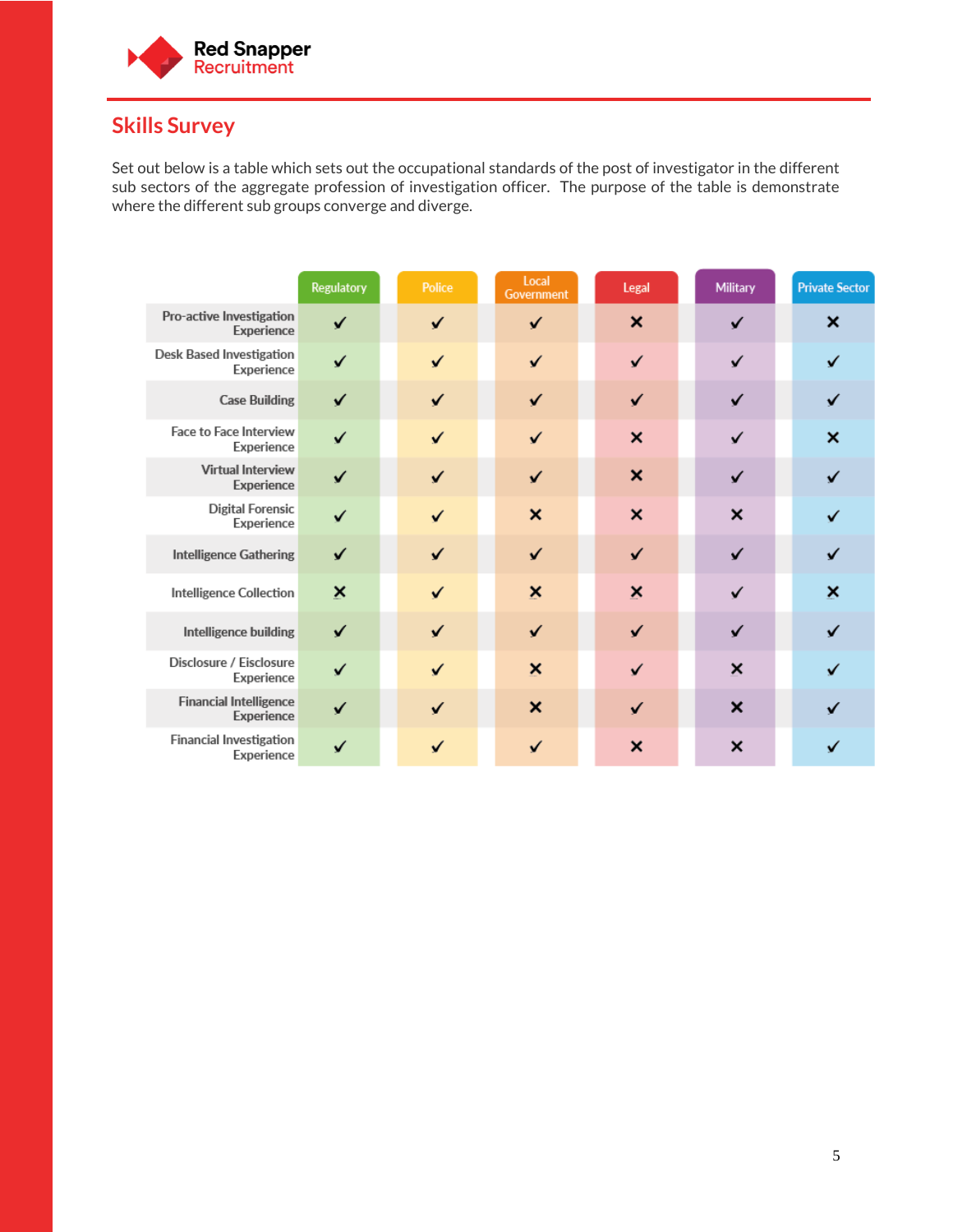

## **Table Glossary**

**Pro-active Investigation Experience** – This term relates to active Investigations, interacting with the public on a regular basis and following up on lines of enquiry.

**Desk Based Investigation Experience** – This relates to the initial part of investigation, helping to develop lines of enquiry that are than passed to the proactive team to follow up on.

**Case Building** – Developing and quality assurance of case files that are then submitted to the courts to review.

**Face to Face Interview Experience** – interviewing suspects and witness's in person, following strict legislation and protocol.

**Virtual Interview Experience** – Interviewing suspects and witness's over the phone or internet platforms.

**Digital Forensic Experience** – Experience of using digital forensic software (Encase, FTK, etc.) to interrogate either Mobile Phones or Computers or both. This may also refer to the investigation of the information found.

**Intelligence Gathering** – The initial grading stage of intelligence received, beginning to link Intel that is then passed up the chain for further examination.

**Intelligence Collection** – Collecting intelligence that is submitted to the organisation and entering it onto internal databases so that it can be reviewed and graded.

**Intelligence Building** – Reviewing initial links that have been created between different forms of intelligence received, investigating further and producing intelligence products that can be passed on to investigation teams to act upon.

**Disclosure / E disclosure Experience** – Knowledge of CPIA and the ability to review case material and make sure it has all been recorded in the correct format and gathered using the correct policy.

**Financial Intelligence Experience** – Experience of Gathering, Collecting or Reviewing Intelligence that relates specifically to financial crime.

**Financial Investigation Experience** – Experience of Pro-active or Desk based investigation focusing on financial crime.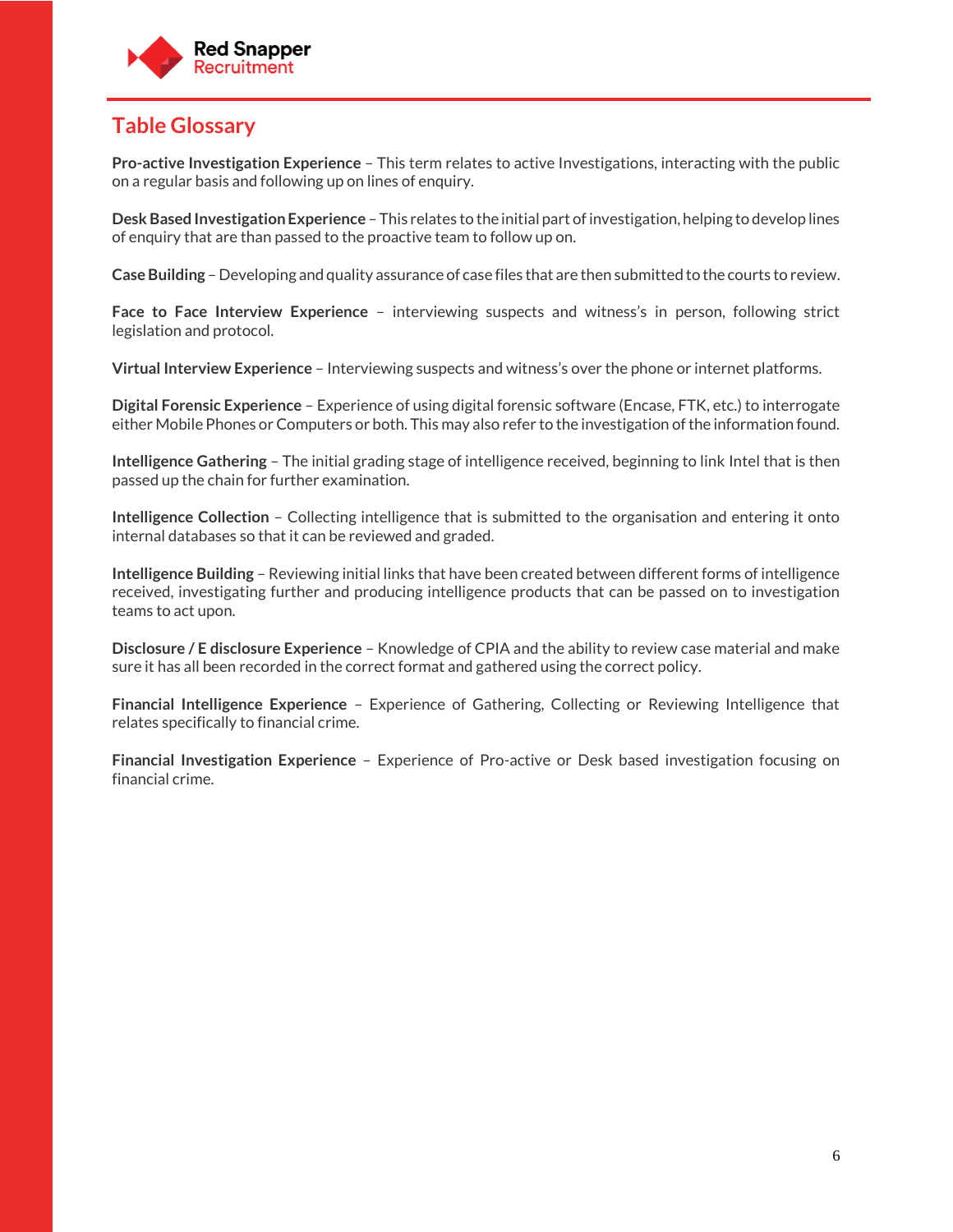

## **Market Trends & Challenges Facing UK Policing in terms Building and Maintaining Criminal Investigative Capacity**

The law enforcement sector continues to undergo a process of change in which it more and more conforms to standard labour market trends. The police sector still remains one of the last profession types which could still be described as a sector in which the 'job for life' principal remains. Nonetheless this principal has eroded significantly across the last five to ten years. The police sector and specifically the profession of police officer has seen attrition rates steadily grow. In the next ten to twenty years, it is highly likely the police sector will experience officer attrition rates comparable to standard profession market trends.

The reasons for this can be broken down into three broad themes.

#### *Broad socio-cultural changes and their impacts on the modern worker.*

Millennials, also known as Generation Y or Gen Y, are the demographic cohort following Generation X and preceding Generation Z. Researchers and popular media use the early 1980s as starting birth years and the mid-1990s to early 2000s

Millennials are a generation that are happy to move jobs more frequently to get what they want and build a 'portfolio career' where they have a number of jobs over a few years.

The millennial worker has inverted established work place values. Rather than stick with the view held by many from the older generations, that moving jobs regularly is not a good thing and shows a lack of staying power, the millennial worker see changing jobs frequently as a strength and expectation.

The latest research of more than 2,000 UK workers, undertaken by Tempo, found that 28% of people aged 18 to 34 have already had more than five jobs.

Indeed, the average millennial, with the oldest being 34, has already had 3.4 jobs, compared to 5.9 for those in the 55+ age bracket.

Of those millennials surveyed 52% said that they had plans to move jobs within the next two years and over a third (34%) within the next twelve months.

Work for millennials has to have meaning and purpose and they want to learn and develop. They place a great deal of emphasis on self-improvement but above anything else they want a job that fits in with their life, offers them greater flexibility and autonomy and the ability to lead a better life.

Millennials are not just seeking new jobs either, they perceive a 'portfolio career' as a great opportunity to try to learn something new and achieve self-improvement all while developing new skills.

The research highlights that two-thirds of under-35s (64%) want to move sectors, compared to just 39% of those between the ages of 35 to 55.

Millennials see key benefits in having a more multi-disciplined and diverse career where they not only change jobs regularly but sectors and even careers too because they perceive that those who embrace change and diversity are more adaptable, have a greater range of soft business skills and make more business and networking contacts.

This socio-cultural shift is both an opportunity and threat for the law enforcement sector generally and policing specifically.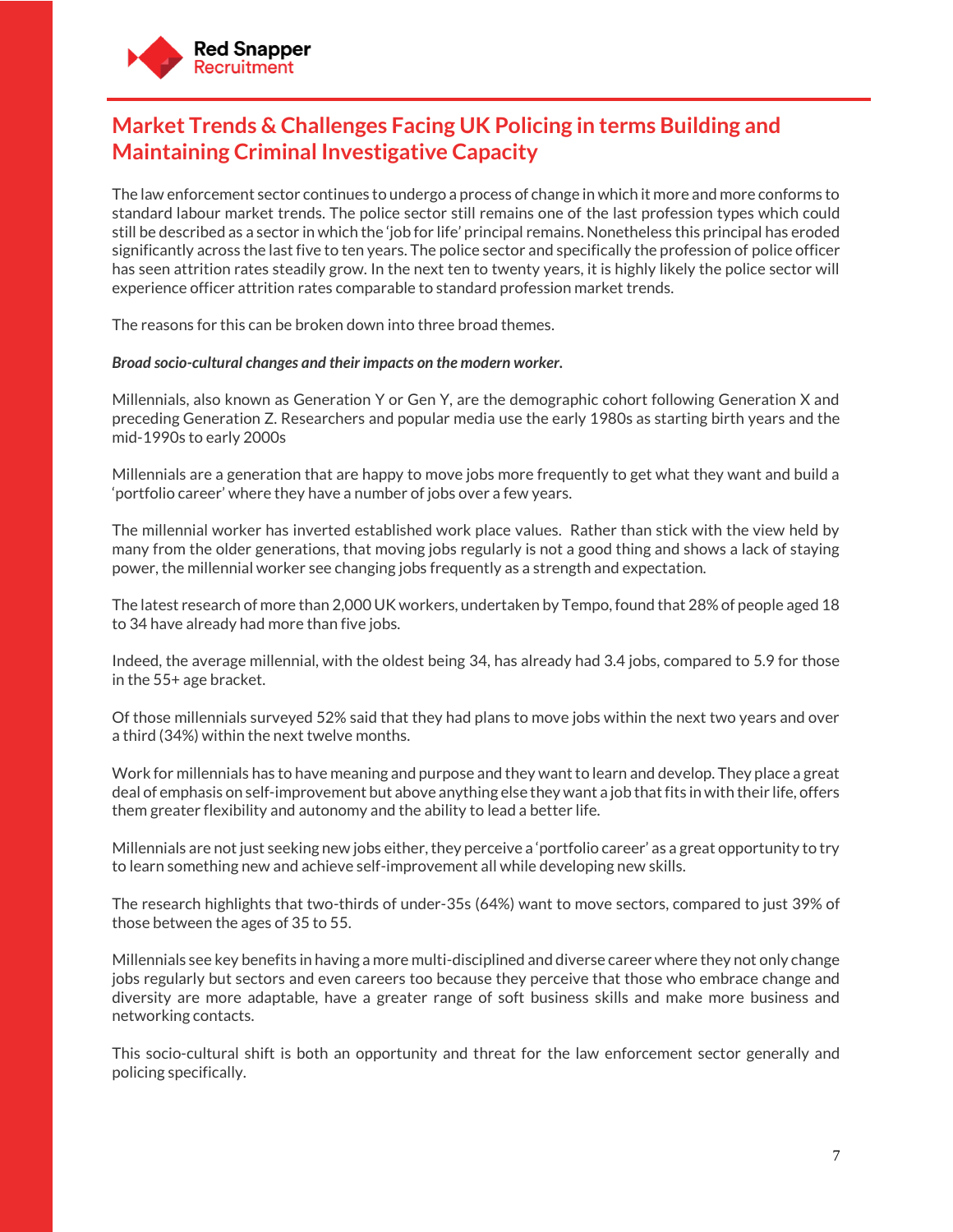

Its impact will continue to increase levels of attrition as younger officers leave the service at the early to midservice tenure point.

It represents an opportunity for the service to attract more mature candidates interested in the values, mission and diversity of experience the profession offers. Recent successful initiatives attracting established professionals to transfer to teaching in the later stages of their career for example should and could be replicated.

The already established direct entry pathways for inspectors and superintends is a good first step. The sector would be well served to broaden these pathways to attract specialist skills in areas such as digital forensics, cyber security and financial analysis for example.

#### *Changes to the entrances terms to the profession and employment terms and conditions.*

The fixed thirty-year work tenure has ended for new entrants. The pension benefit offered to new entrants is less generous than the historical offer. The broad trend is for the terms offered to police officers to be aligned with the standard terms offered to civil servants.

The college's Police Education Qualifications Framework (PEQF) means that from July 2022 anyone joining the service as an officer will need either to already have a degree or obtain one before passing probation.

This change will further exacerbate attrition rates within policing by creating a 'graduate culture' within the ranks. A culture which expects advancement and will more readily leave the organisation to attain it.

#### *Real and perceived challenges preventing serving police officers to undertaking detective roles.*

HM Inspectorate of Constabulary (HMIC) called the lack of trained detectives a "national crisis" and the Police Federation's National Detectives Forum estimates that there are 5,000 vacant investigator posts across all forces in the UK. It also said morale was at an all-time low.

In 2020, HMIC suggested cuts to police funding had led to many victims of crime not receiving the service their crime demanded. It found house burglary and theft offences regularly being resolved over the phone or allocated to neighbourhood police officers for investigation. The demand to create and employ more detectives has therefore grown however, it is reported that, forces are struggling to encourage enough serving officers to undertake the detective training pathway.

So why are so many serving officers reluctant to become detectives? One reason is sure to be the hours. Unlike their uniformed colleagues who work structured shift patterns to maintain a 24-hour response capability, detectives tend to work irregular hours. Their time is dictated by the investigations they are dealing with. The ability to earn overtime has always been one incentive to become a detective. But this is no longer the case due to cuts in police funding which brought in overtime caps.

Detectives become invested in their cases, from start to finish, mainly because the option to hand them over to someone else is rare. And the dynamic nature of crime investigation means they often work long hours. The main reason for this is the time constraint placed on police by the Police and Criminal Evidence Act (PACE) when dealing with people in police custody. For example, only under exceptional circumstances can a person be detained longer than 36 hours before they must be charged or released.

Complex investigations can be laborious as they require painstaking analysis and attention to detail. Detectives need to plan ahead and manage their time well while constantly trying to avoid being overwhelmed by the workload and paperwork.

There is a perception that there is a mountain of administration in the role and the increasing need to interrogate electronic devices for digital evidence is makes the job cumbersome due to highly publicised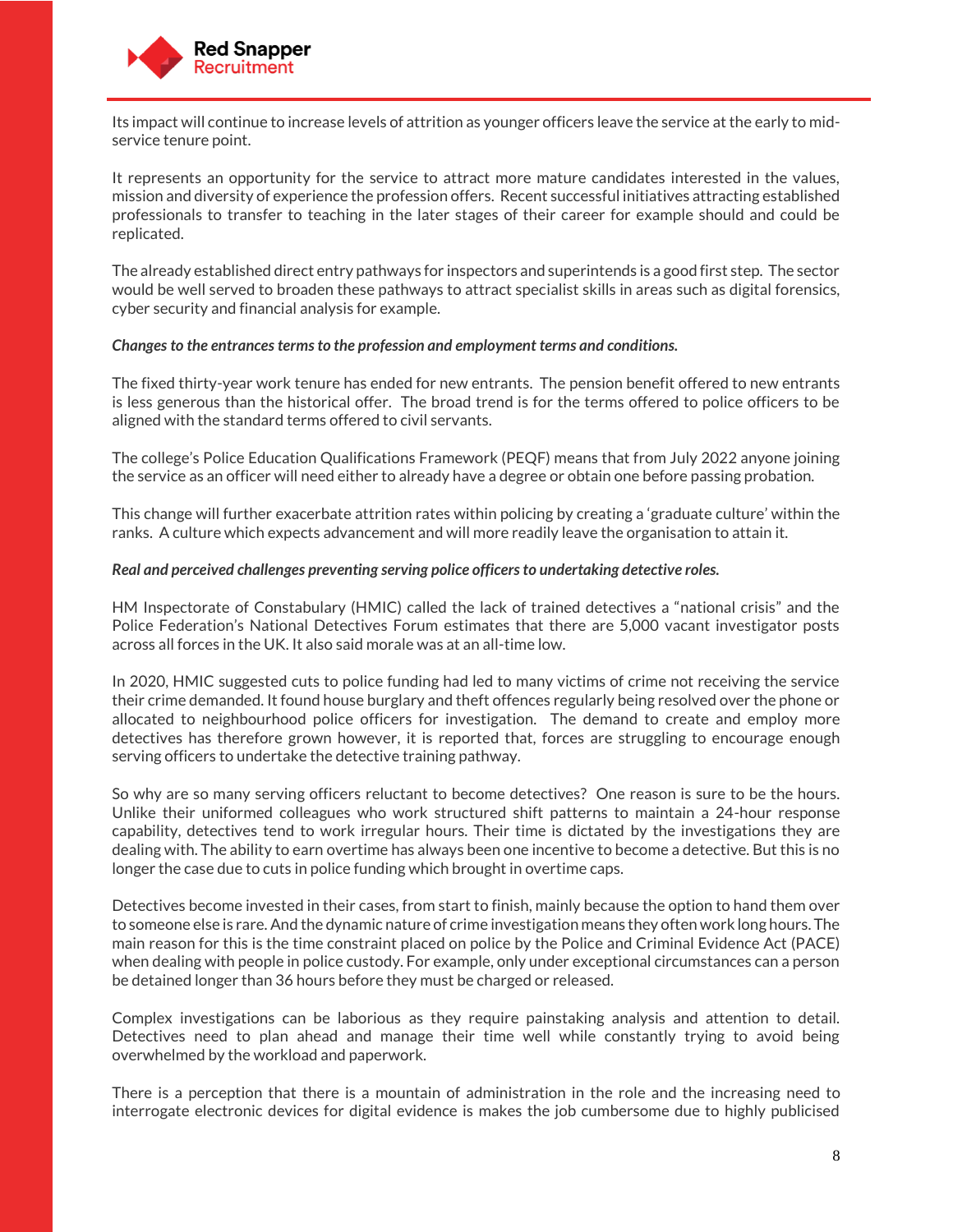

backlog of computers, tablets and phones awaiting examination and adding another level of complexity to investigations.

Officers have real and perceived negative perceptions of the work of the detective which becomes caricatured as unrelenting nature of the work can take its toll. There is a wide spread belief amongst officers that it can be debilitating and have a detrimental impact on personal relationships, physical and mental health.

#### **Opportunities for Law Enforcement Work Force Planning**

Work force planning professionals need to accept the new reality within the sector. The market will continue to experience increased levels of entrance and exit from the profession and a greater level of mobility between the sub sectors of the profession.

The police sector has embraced new ways to attract talent creating new and interesting entrance pathways such as the detective direct entrance schemes. We believe the RSG skills survey demonstrates there are further opportunities to create pathways for the law enforcement sector to create a greater mobility of investigation talent between different sub sectors within the broad investigation profession.

For example, RSG provides a transition and gateway training for investigators from non-policing sectors in subject matters which reflect the PIP2 syllabus. RSG already provide support to Police Force L&D by providing training capacity on a draw down basis to provide resilience for their internal training courses as well as providing off-site standalone courses that fit the PIP criteria.

RSG provides training which fills the gaps in knowledge and is delivered in a modular and blended learning format to maximise the upskill and minimise costs. The training is undertaken either in role or prior to deployment and assists already overburdened L&D teams by providing a supportive external resource that aligns with their own training protocols and requirements.

With a more strategic approach to procurement and supplier engagement UK Policing could leverage it's spend on contingent labour to support a greater transition of investigation talent towards the sector.

The status quo is one in which the sector loses established investigation talent at a greater rate than it gains it. The police sector creates investigation capability and loses it to other sectors. It is not good and attracting established investigation talent from other markets.

RSG believes a smarter approach to procurement which allows the market to provide a more developed, sophisticated contingent labour recruitment pathway, could create an outcome in which policing's current supply chain can help to redress this imbalance of talent loss, at no further cost the sector.

Criminal / Investigative Paralegals have similar skill sets to those of case builders / workers in Police fields. Paralegals skills focus on research and some intelligence building. With minimal training (introduction to policing, legislation that they would need to understand, etc.) these skill sets could be off benefit to the Police, freeing up front line officers time. Salary levels at entry level are similar, the potential for an increase in salary in the legal field is far greater but there is an opportunity here.

Many Paralegals have a lot of experience with E-Disclosure and document review. With CPIA / disclosure training these skill could be easily transferred into the disclosure team, reviewing evidence bundles and providing reports to lead officers.

Military Intelligence Officers tend to have experience in live intelligence reporting, tracking developing situation and reporting in real time.